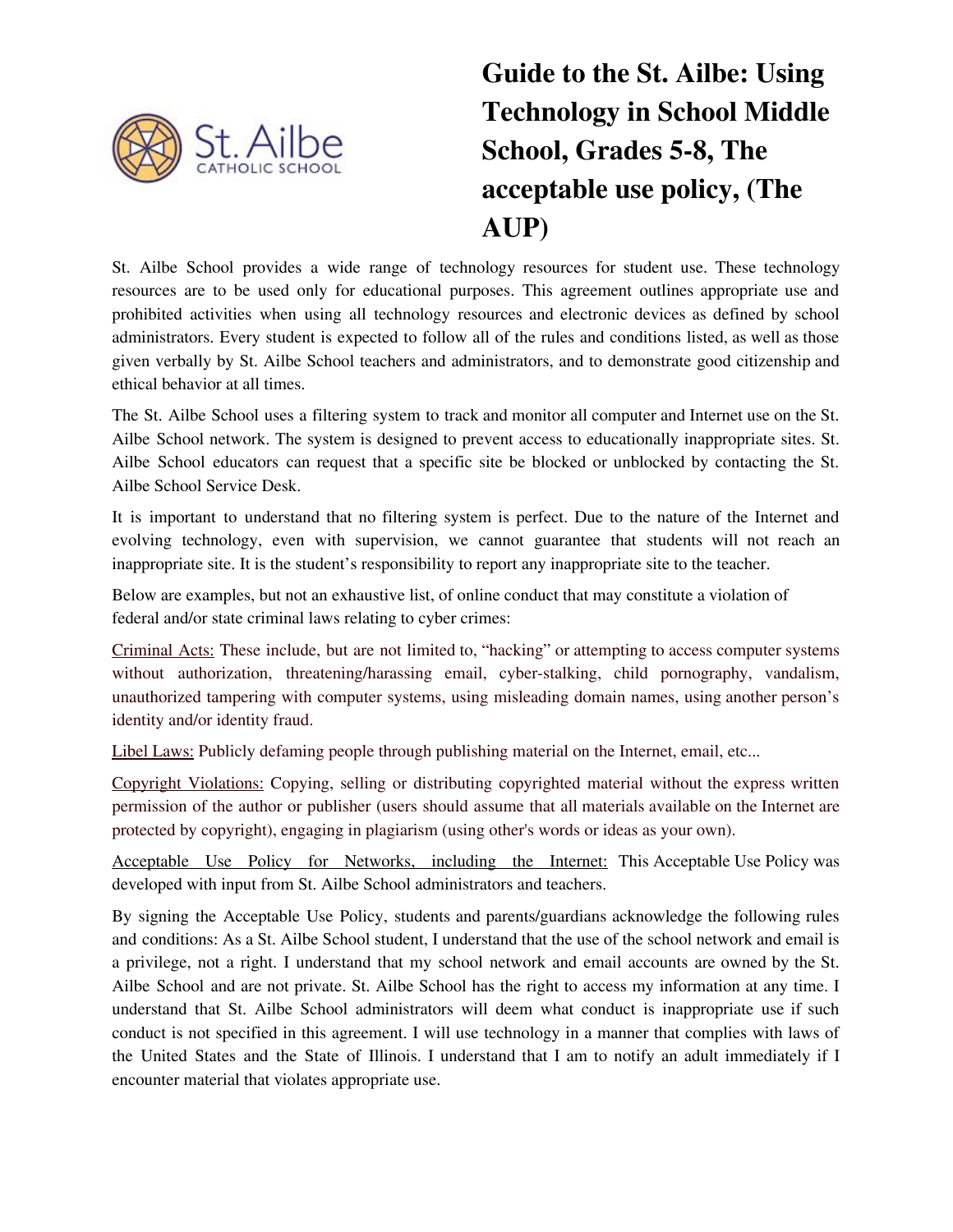#### **STUDENT RESPONSIBLE USE:**

1. I AM RESPONSIBLE FOR MY COMPUTER ACCOUNT AND EMAIL ACCOUNT. I understand that passwords are private and that I should not share my password with anyone. I understand that I am responsible for all activities done through my account. I will not allow others to use my account name and password, or try to use that of others. I understand that I will be in violation of the law if I attempt to electronically capture another person's password. I understand that it is important to log off the computer at the end of every session so another user cannot use my password.

2. I AM RESPONSIBLE FOR MY LANGUAGE. I will use appropriate language in my email messages, online postings, and other digital communications with others. I will not use profanity, vulgarities or any other inappropriate language as determined by school administrators

3. I AM RESPONSIBLE FOR HOW I TREAT OTHER PEOPLE. I will use email and other means of communications (e.g. blogs, wikis, chat, instant-messaging, discussion boards, etc.) responsibly. I will not send or post hateful or harassing mail, make discriminatory or derogatory remarks about others, or engage in bullying, harassment, or other antisocial behaviors while in school or out of school.

4. I AM RESPONSIBLE FOR MY USE OF THE ST. AILBE SCHOOL NETWORK. I will use St. Ailbe School computer resources responsibly. I will not search, retrieve, save, circulate or display hate-based, offensive or sexually explicit material. I will not search, retrieve, save or circulate images or information about weapons using any St. Ailbe School computer resources unless authorized by school administrator/teacher as part of a school assignment. I understand the use of the St. Ailbe School network for illegal or commercial activities is prohibited.

5. I AM RESPONSIBLE FOR MY CONDUCT ON ALL ONLINE SITES. I understand that what I do on social networking websites should not negatively impact the school learning environment and/or my fellow students, teachers and administrators.

6. I AM RESPONSIBLE TO BE HONEST WHILE I AM ONLINE. I understand that impersonating, spoofing, or pretending to be someone else is forbidden. This includes, but is not limited to, sending out email, creating accounts, or posting messages or other online content (e.g. text, images, audio or video) in someone else's name.

7. I AM RESPONSIBLE FOR PROTECTING THE SECURITY OF THE ST. AILBE SCHOOLS' NETWORK. I will not attempt to bypass security settings or Internet filters, or interfere with the operation of the network by installing illegal software including file sharing, shareware, or freeware on school computers.

8. I AM RESPONSIBLE FOR PROTECTING SCHOOL PROPERTY. I understand that vandalism is prohibited. This includes but is not limited to accessing, modifying, or destroying equipment, programs, files, or settings on any computer or technology resources. I understand that I need authorization from a school administrator/teacher to use personal electronic devices that I bring to school, including, but not limited to, memory storage devices (i.e. USB drives).

9. I AM RESPONSIBLE FOR RESPECTING OTHER PEOPLE'S PROPERTY ONLINE. I will obey copyright laws. I will not plagiarize or use other's work without proper citation and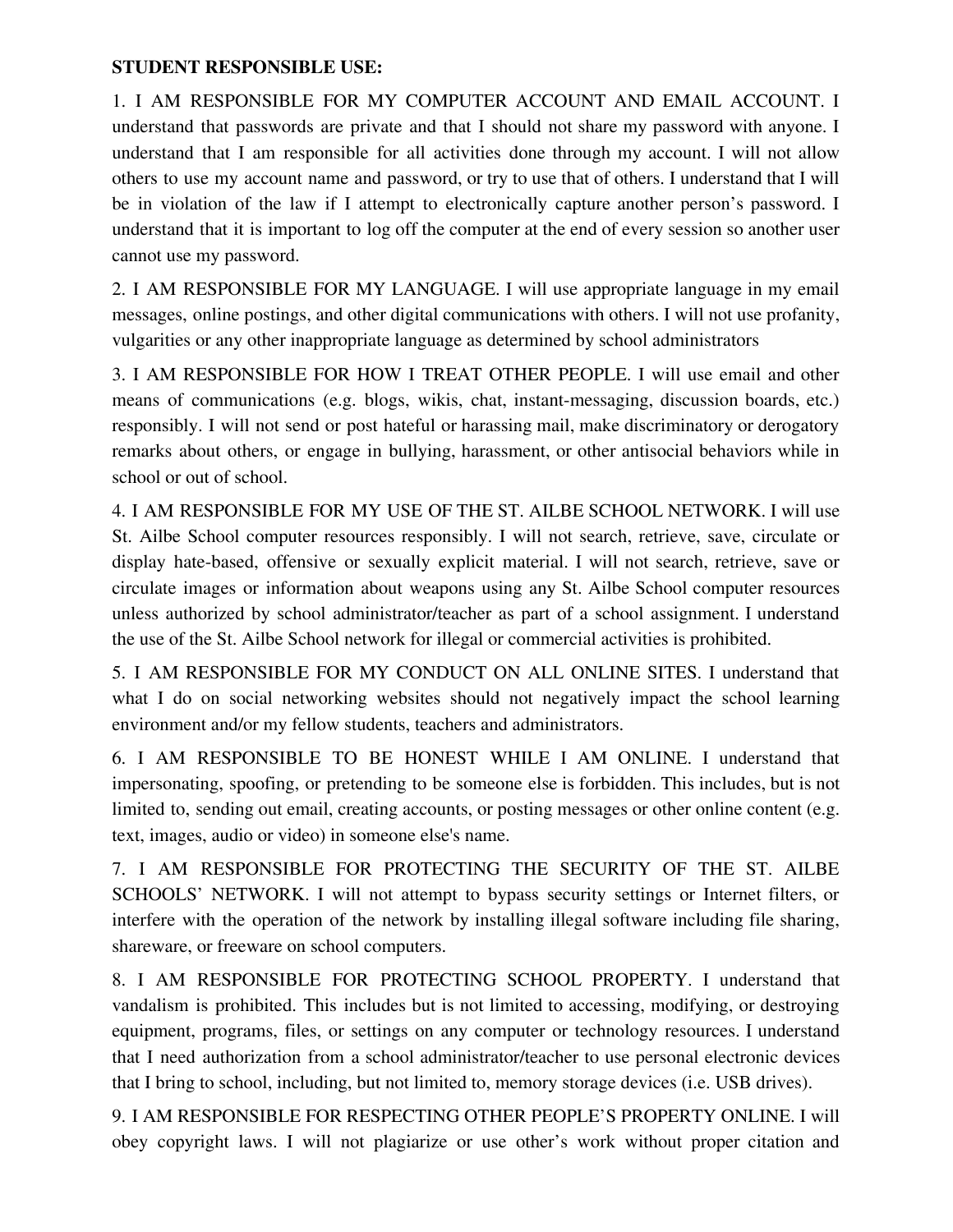permission. I will not illegally download materials protected by copyright including, but not limited to, music and movies.

10. I AM RESPONSIBLE FOR FOLLOWING SCHOOL RULES WHENEVER I PUBLISH ANYTHING ONLINE. I will follow all guidelines set forth by the St. Ailbe School and/or my teachers when publishing schoolwork online (e.g. to a website, blog, wiki, discussion board, podcasting or video server). I understand that it is unsafe to post any personal information about myself, including but not limited to: my name, address, phone number or school. I will not post photos of students with their first and last names on any online site, including but not limited to: blogs, wikis, and discussions forums.